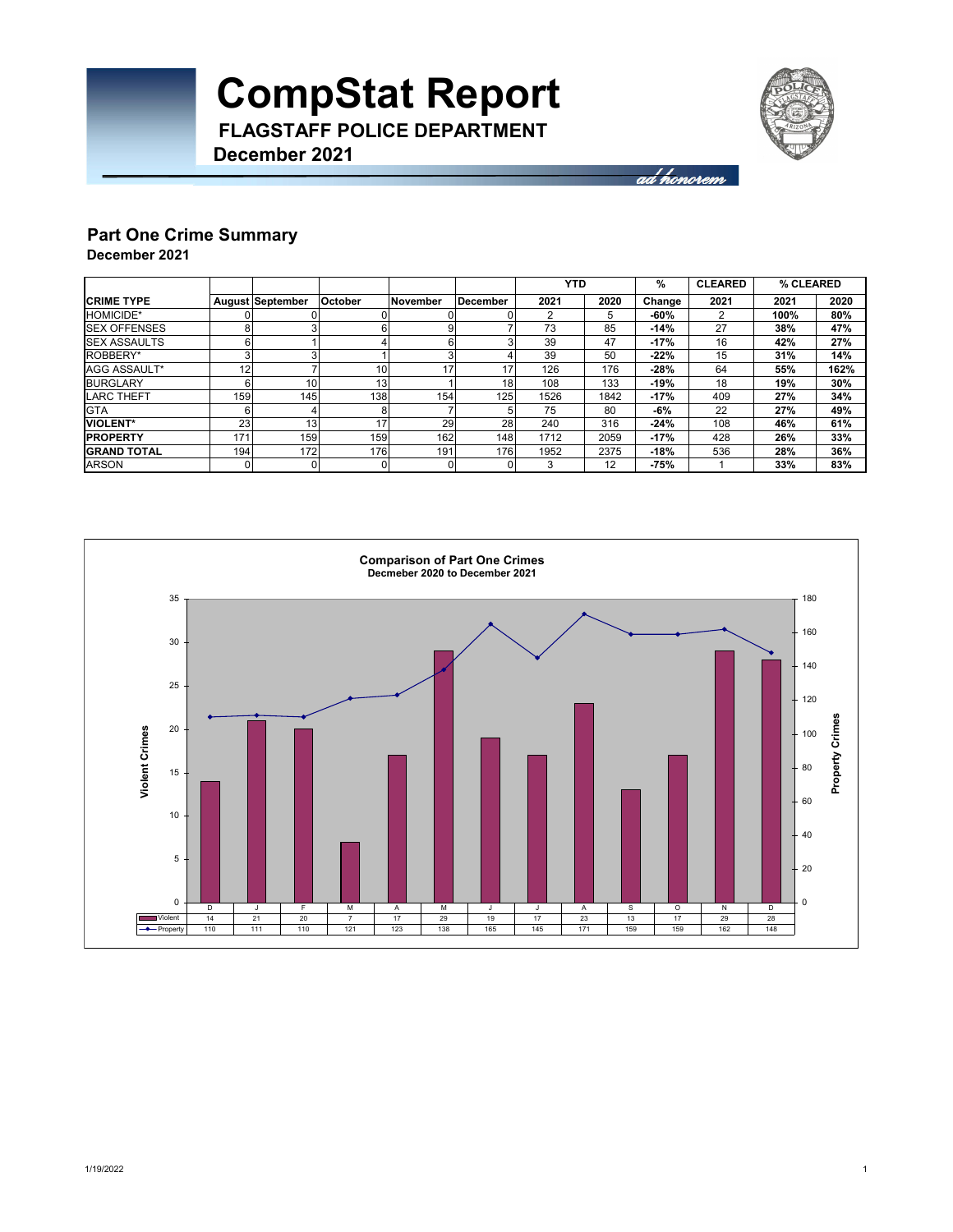### **Patrol Activity / Goals**

| December 2021 |  |
|---------------|--|
|---------------|--|

| <b>ACTIVITY TYPE</b>      |                                                                       |        |           |                 |                 |                 | <b>YTD</b> | <b>YTD</b> | %      |  |
|---------------------------|-----------------------------------------------------------------------|--------|-----------|-----------------|-----------------|-----------------|------------|------------|--------|--|
|                           |                                                                       | August | September | October         | <b>November</b> | <b>December</b> | 2021       | 2020       | Change |  |
| <b>Robberies</b>          |                                                                       |        |           |                 |                 |                 | 39         | 50         | $-22%$ |  |
| <b>Total Burglaries</b>   |                                                                       | 6      | 10        | 13 <sub>1</sub> |                 | 18              | 108        | 133        | $-19%$ |  |
| <b>Res Burglaries</b>     |                                                                       |        | 3         |                 |                 | 10              | 56         | 75         | $-25%$ |  |
| <b>Comm Burglaries</b>    |                                                                       |        |           |                 |                 |                 | 52         | 58         | $-10%$ |  |
| <b>Auto Burglaries</b>    |                                                                       | 15     | 20        | 18              | 17              | 14              | 165        | 173        | $-5%$  |  |
| Shoplifting               |                                                                       | 60     | 53        | 43              | 55              | 35              | 507        | 821        | $-38%$ |  |
| <b>Citations/Warnings</b> |                                                                       | 651    | 809       | 858             | 762             | 648             | 11.050     | 10.910     | 1%     |  |
| <b>DUI Arrests</b>        |                                                                       | 43     | 44        | 50              | 46              | 34              | 575        | 477        | 21%    |  |
| <b>Collisions</b>         |                                                                       | 259    | 271       | 284             | 179             | 256             | 2,673      | 2,199      | 22%    |  |
|                           | NOTE: In addition to the 34 DUI arrests. 9 are pending blood results. |        |           |                 |                 |                 |            |            |        |  |





### **December 2021 TRAFFIC DATA**

|           |  |  | <b>YTD</b> | $\mathbf{v}$<br>יי ו | $\Omega$<br>7٥ |
|-----------|--|--|------------|----------------------|----------------|
| 1/19/2022 |  |  |            |                      |                |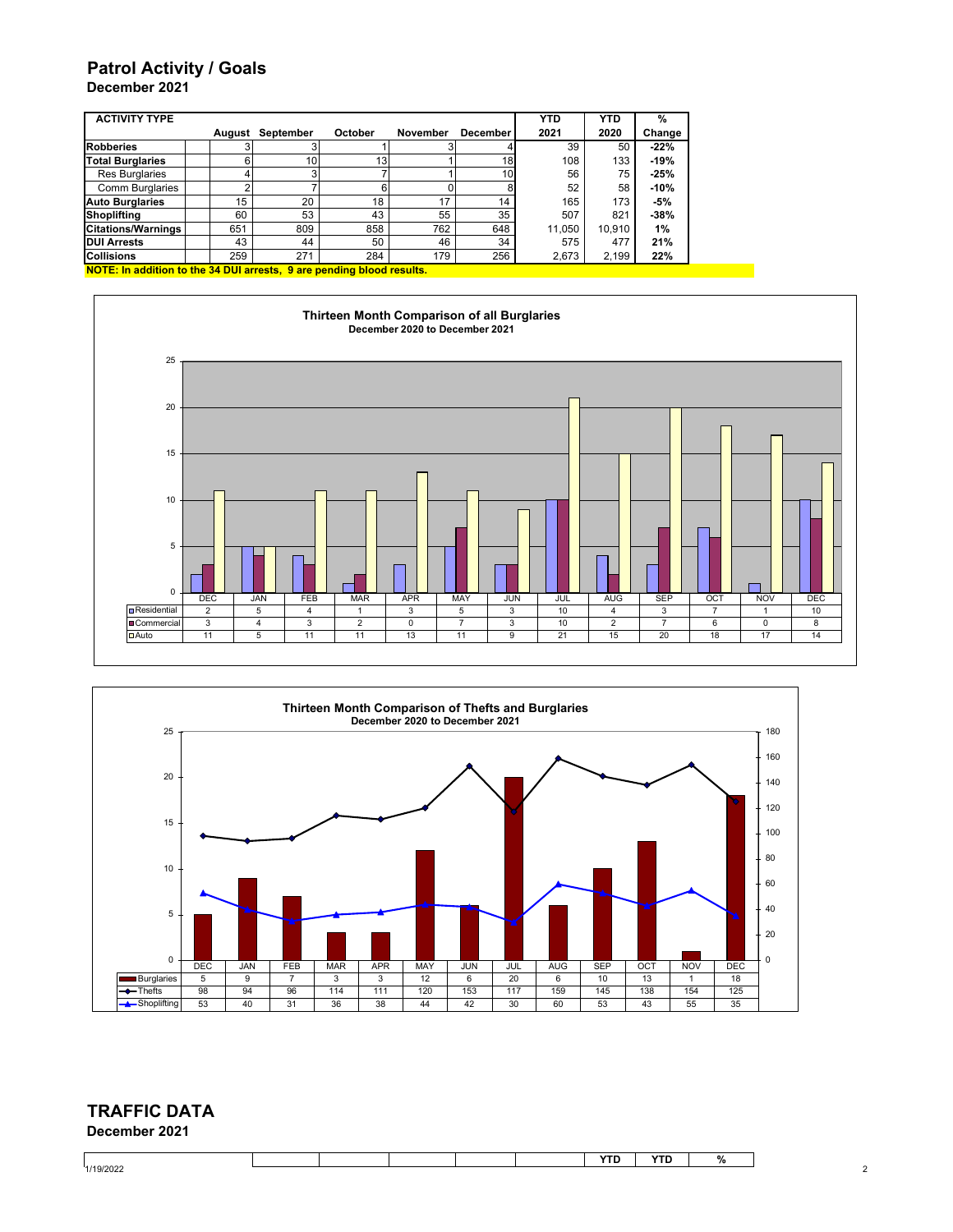| <b>ACTIVITY TYPE</b>               | August | September       | October         | November        | <b>December</b> | 2021   | 2020   | Change |
|------------------------------------|--------|-----------------|-----------------|-----------------|-----------------|--------|--------|--------|
| Non-Injury Collisions              | 215    | 214             | 250             | 159             | 233             | 2,290  | 1.928  | 19%    |
| <b>Injury Collisions</b>           | 44     | 57              | 32              | <b>20</b>       | 23              | 375    | 268    | 40%    |
| <b>Fatal Collisions</b>            |        |                 |                 |                 |                 |        |        | 167%   |
| <b>Private Property Collisions</b> | 63     | 84              | 52              | 50              | 60              | 737    | 687    | 7%     |
| <b>DUI Related Collisions</b>      |        | 9               |                 | 8               | 6               | 85     | 99     | $-14%$ |
| DUI (Total)                        | 43     | 44              | 50              | 46              | 34              | 575    | 477    | 21%    |
| DUI (Alcohol)                      | 40     | 43              | 49              | 46              | 34              | 545    |        |        |
| DUI (Drugs)                        |        |                 |                 | 0               |                 | 30     |        |        |
| <b>Traffic Citations</b>           | 257    | 268             | 275             | 240             | 184             | 3,799  | 3.937  | $-4%$  |
| Warnings                           | 394    | 541             | 583             | 522             | 464             | 7.251  | 6.973  | 4%     |
| <b>Parking Citations</b>           | 13     | 15 <sub>1</sub> |                 | 15              | 61              | 384    | 644    | $-40%$ |
| <b>All Traffic Stops</b>           | 846    | 1.020           | 1.122           | 1.088           | 962             | 14.265 | 12.403 | 15%    |
| Traffic Stops-No Enfor             | 112    | 163             | 115             | 123             | 101             | .550   | 1.093  | 42%    |
| 30-Day Impounds                    | 20     | 16              | 15 <sub>1</sub> | 16 <sub>1</sub> |                 | 181    | 131    | 38%    |



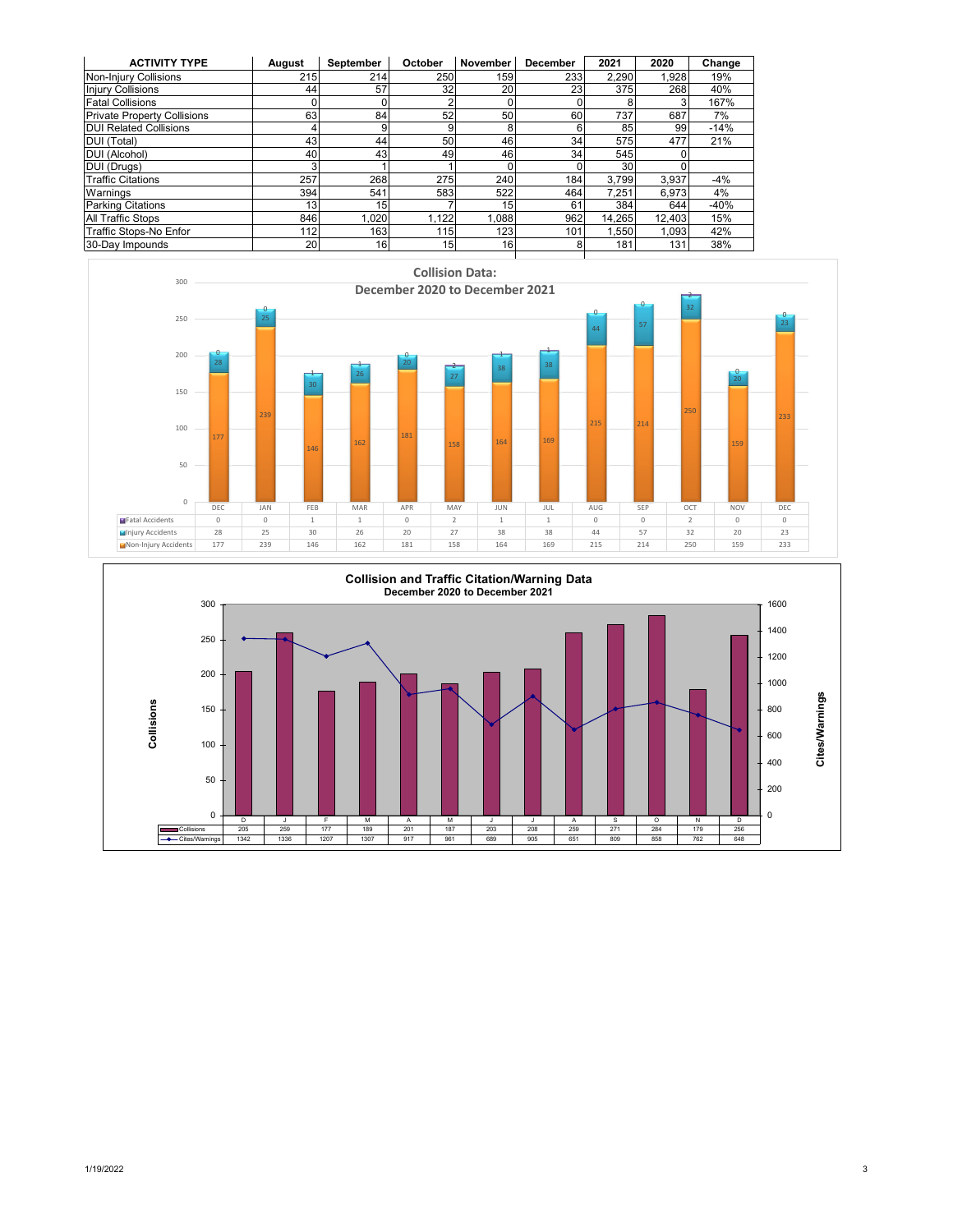

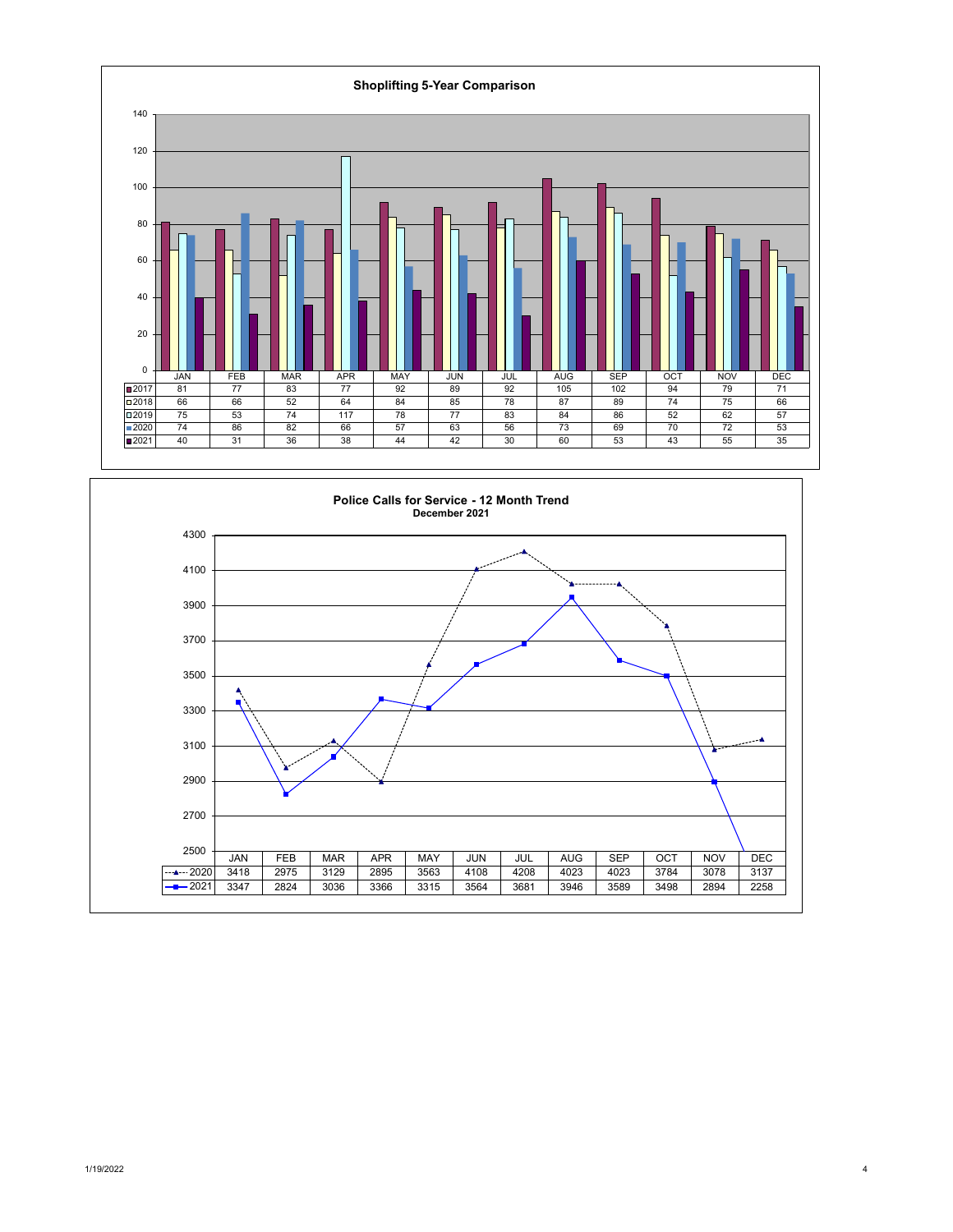

## This section intentionally left blank.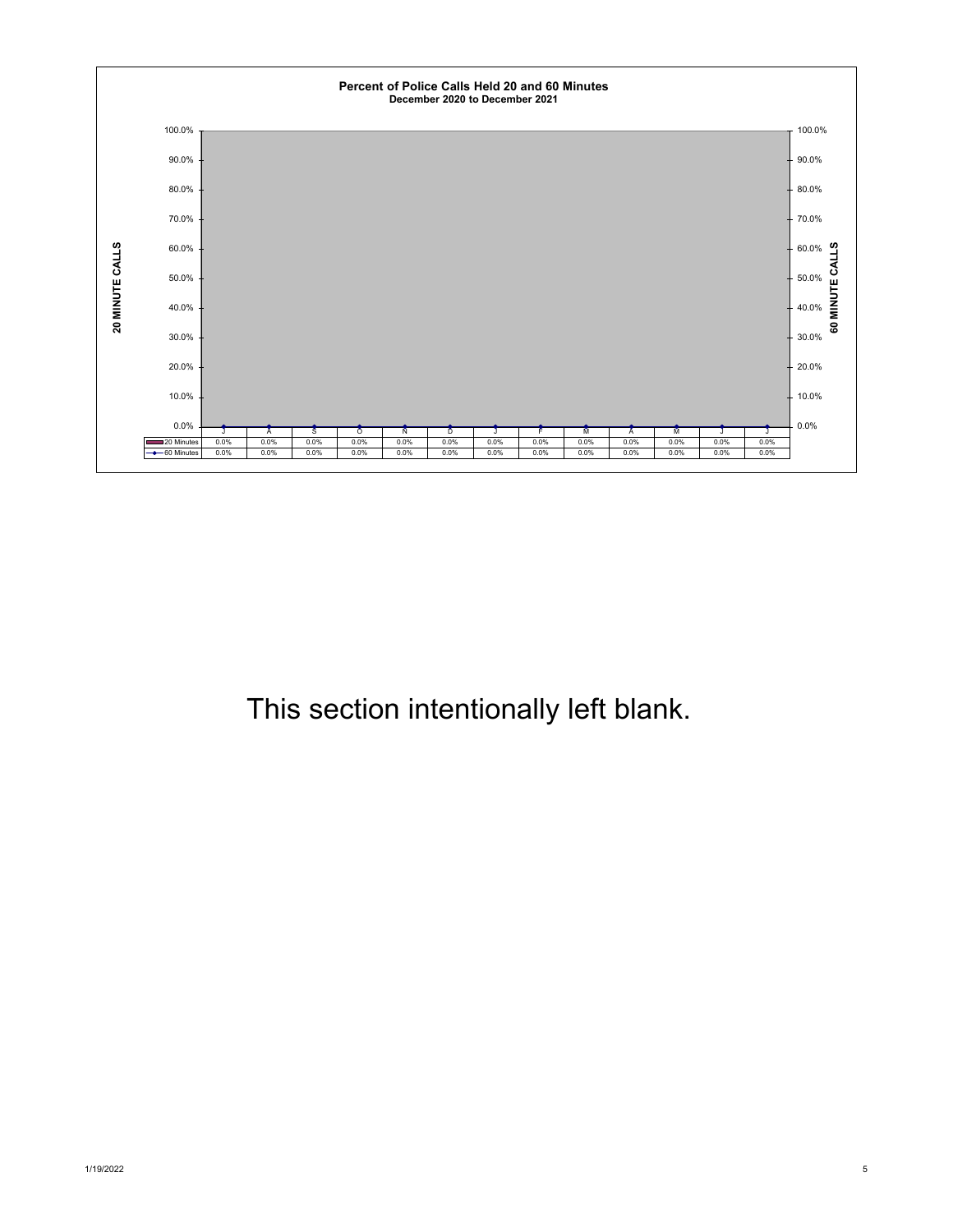

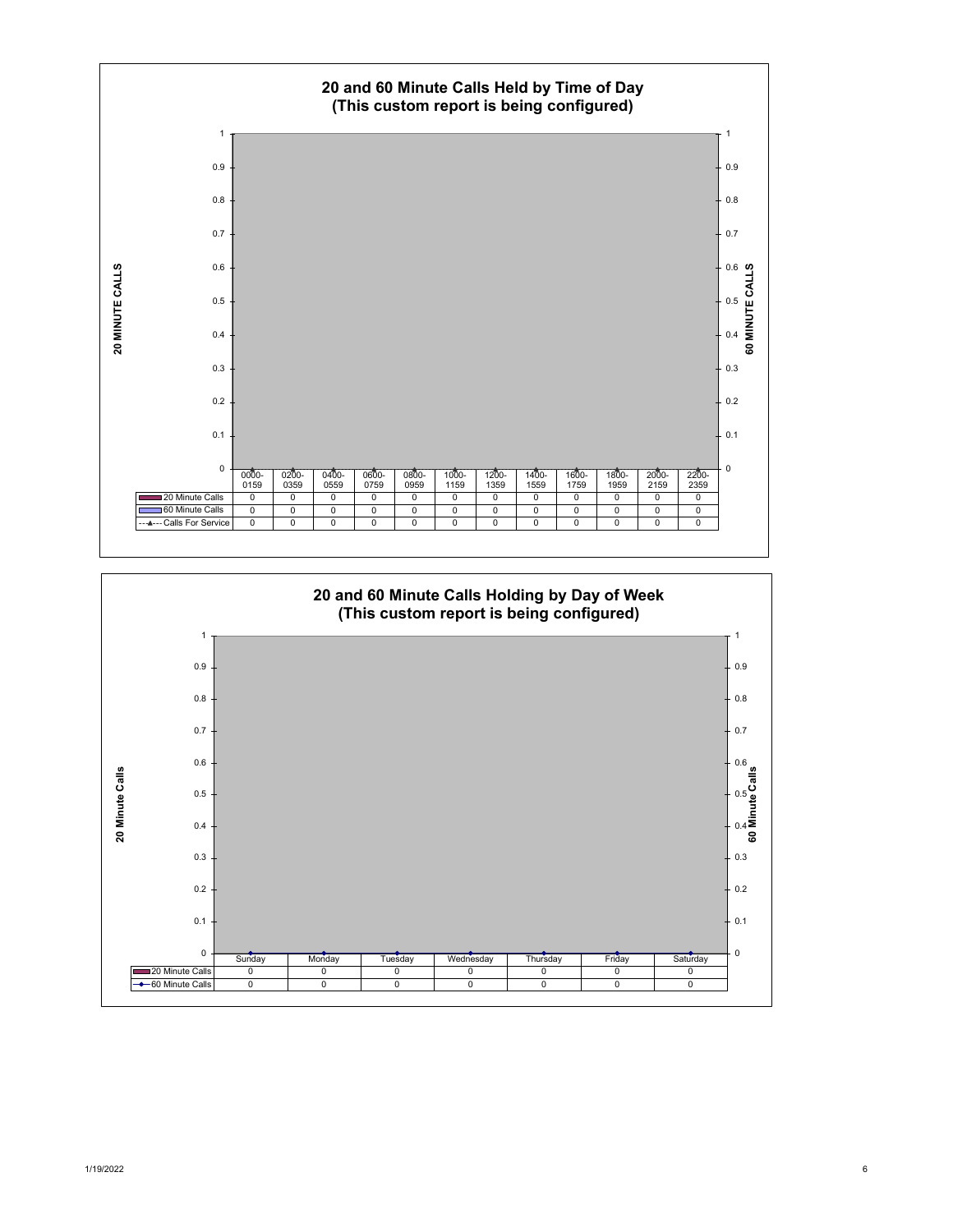





In an effort to be more transparent, we have started presenting arrest and victimization rates year to date. These statistics are currently being impacted by trends related to the Covid -19 pandemic. Flagstaff has seen less visitation and tourism, and a reduction in our college student population. This has positively manifested itself in reduced criminality and arrests in some areas. Our community is one of only a few that has provided additional housing options for homeless populations. This has drawn more homeless individuals to Flagstaff. Unfortunately, we continue to see Native American members of<br>our homeless population over-represented in both arrest and victimizatio of these arrests are of repeat offenders.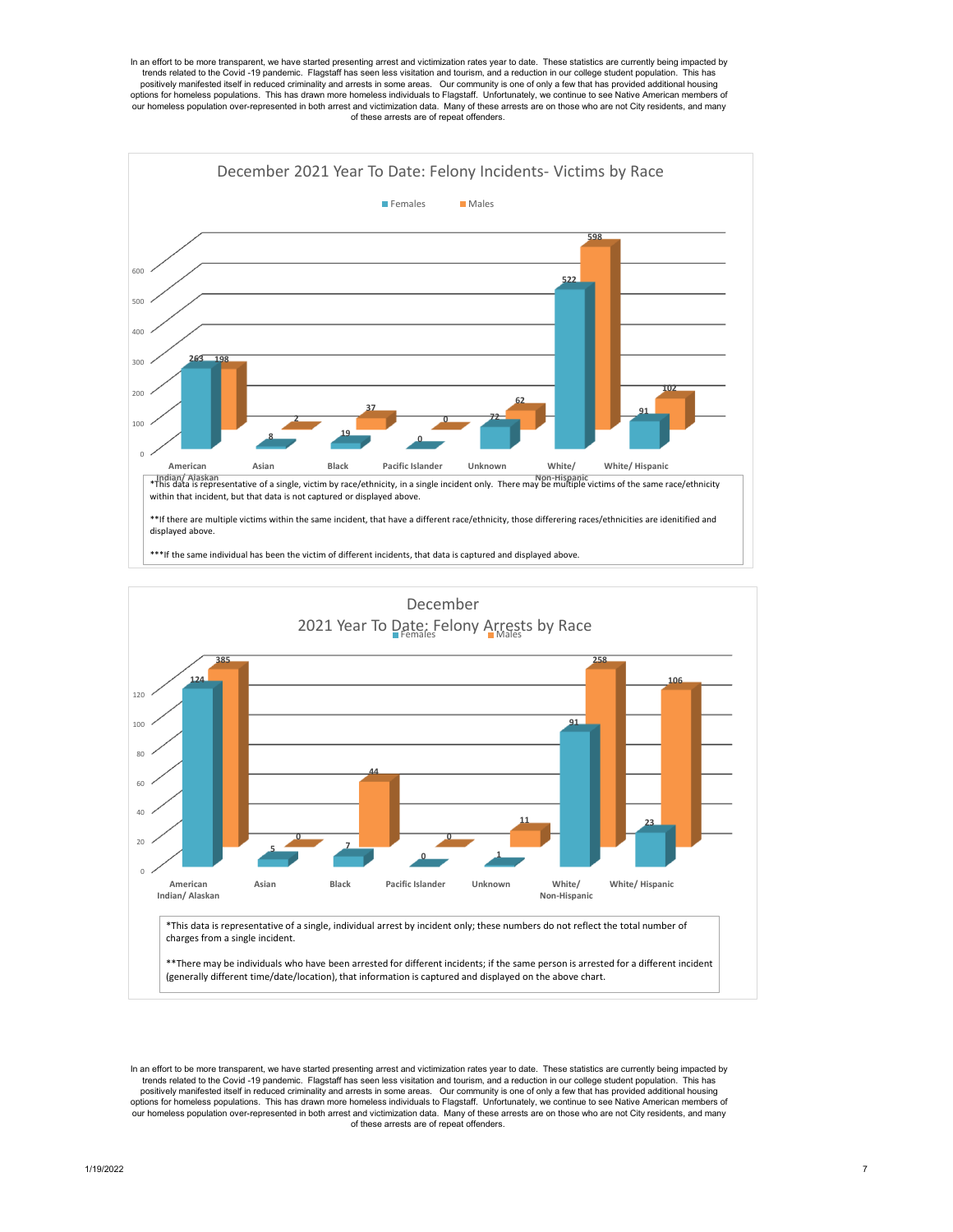

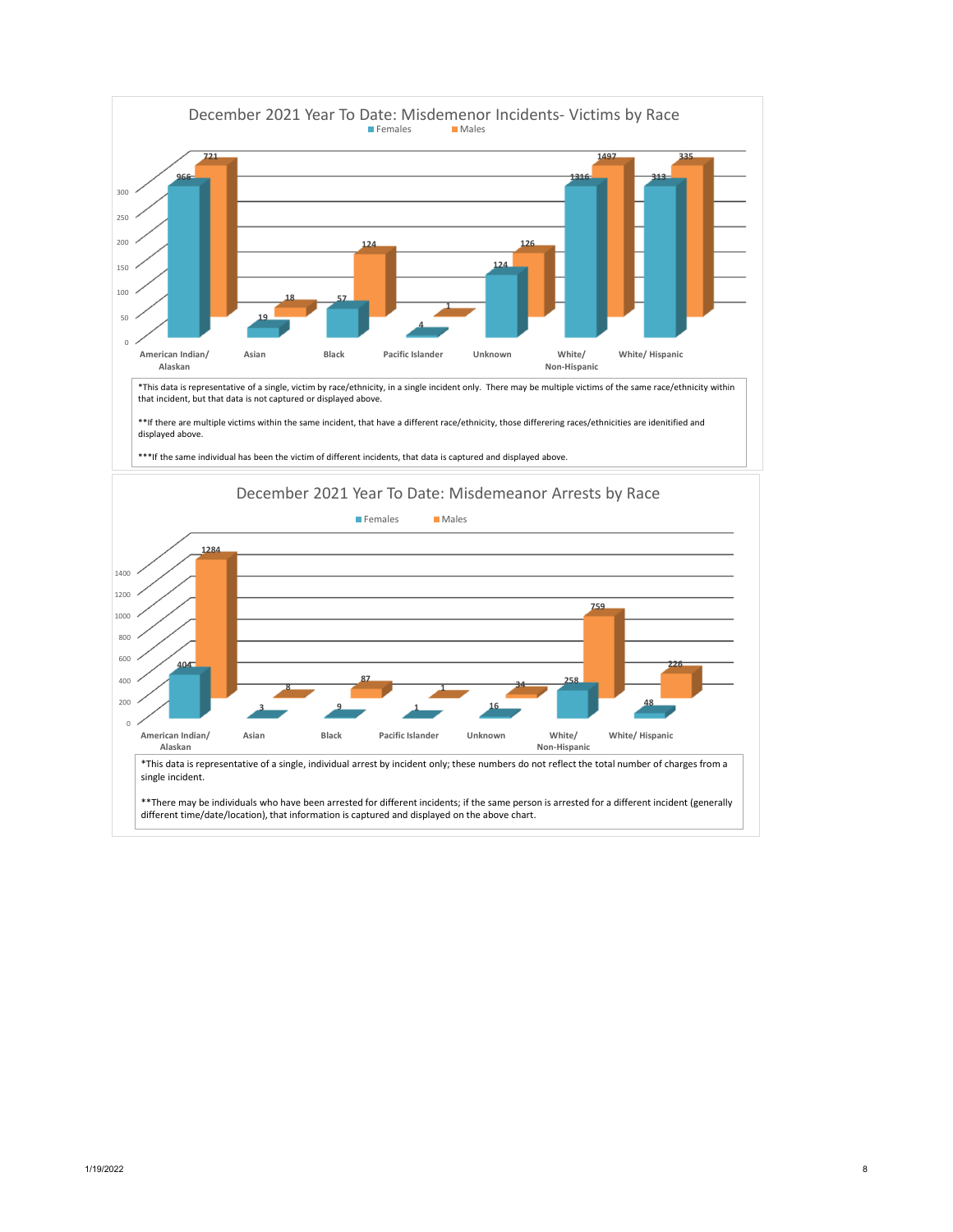

#### **FLAGSTAFF POLICE DEPARTMENT MONTHLY REPORT December 2021**

|                                               | December     | Y.T.D. 2021   | Y.T.D. 2020  | % CHANGE            |
|-----------------------------------------------|--------------|---------------|--------------|---------------------|
| <b>CALLS FOR SERVICE (TOTAL)</b>              | 2258         | 75446         | 79186        | $-4.7%$             |
| 1. Police                                     | 958          | 39318         | 41933        | $-6.2%$             |
| Sheriff<br>2.                                 | 886          | 17540         | 17919        | $-2.1%$             |
| 3. City Fire                                  | 182          | 15323         | 15794        | $-3.0%$             |
| 4. Rural Fire                                 | 9            | 3077          | 3261         | $-5.6%$             |
| 5. Forest Service                             | $\mathbf{0}$ | 151           | 235          | $-35.7%$            |
| 6. US NPS                                     | 0            | 37            | 44           |                     |
| <b>REPORTS TAKEN (TOTAL)</b>                  | 1400         | 17227         | 17768        | $-3.0%$             |
| 1. Misdemeanor                                | 605          | 7598          | 8552         | $-11.2%$            |
| 2.<br>Felony                                  | 224          | 2647          | 2908         | $-9.0%$             |
| Incident<br>3.                                | 571          | 6982          | 6308         | 10.7%               |
| Accident                                      | 256          | 2673          | 2199         | 21.6%               |
| Incident - no report                          | 858          | 22391         | 23056        | $-2.9%$             |
| Short Form Reports                            | 9            | 233           | 367          | $-36.5%$            |
| <b>Violent Crimes</b>                         | 28           | 240           | 316          | $-24.1%$            |
| <b>Property Crimes</b>                        | 162          | 1712          | 2059         | $-16.9%$            |
| <b>ARRESTS (TOTAL)</b>                        | 328          | 4455          | 5771         | $-22.8%$            |
| 1. Misdemeanor arrests                        | 260          | 3402          | 4746         | $-28.3%$            |
| <b>Felony Arrests</b><br>2.                   | 68           | 1053          | 1025         | 2.7%                |
| In-Custody Bookings                           | 243          | 3430          | 4273         | $-19.7%$            |
| Juvenile Arrests                              | 5            | 41            | 67           | $-38.8\%$           |
| Juvenile Referrals                            | 9            | 110           | 83           | 32.5%               |
| <b>Warrant Arrests</b>                        | 29           | 353           | 487          | $-27.5%$            |
| <b>TRAFFIC ACCIDENTS (TOTAL)</b>              |              |               |              |                     |
| <b>Includes Private Property</b>              | 256          | 2673          | 2199         | 21.6%               |
| Non-Injury Accidents                          | 233          | 2290          | 1928         | 18.8%               |
| 2. Injury Accidents                           | 23           | 375           | 268          | 39.9%               |
| 3. Fatal Accidents                            | $\mathbf{0}$ | 8             | 3            | 200.0%              |
| <b>Private Property Accidents</b>             | 60           | 737           | 687          | 7.3%                |
| <b>DUI Related Accidents</b>                  | 6            | 85            | 99           | $-14.1%$            |
|                                               |              |               |              |                     |
| <b>CITATIONS ISSUED (TOTAL)</b><br>1. Traffic | 311<br>184   | 6049<br>3799  | 8228<br>3937 | $-26.5%$<br>$-3.5%$ |
| D.U.I.'s                                      | 34           | 575           | 477          | 20.5%               |
| Criminal (Non-Traffic)<br>2.                  | 127          | 2250          | 4291         | -47.6%              |
|                                               |              |               |              |                     |
| <b>WARNING &amp; REPAIR ORDERS</b>            | 464          | 7251          | 6973         | 4.0%                |
|                                               |              |               |              |                     |
| FIELD I.D. CARDS                              | 371          | 7722          | 9356         | $-17.5%$            |
| <b>PI CONTACTS</b>                            | 106          | 2251          | 2696         | $-16.5%$            |
|                                               |              |               |              |                     |
| <b>DETECTIVES</b>                             |              |               |              |                     |
| 1. Cases Assigned                             | 277          | 3165          | 3455         | $-8.4%$             |
| 2. Cases Cleared                              | 133<br>48%   | 1678<br>53.0% | 1967         | $-14.7%$<br>$-3.9%$ |
| 3. Clearance Rate                             |              |               | 56.9%        |                     |
| <b>DOMESTIC VIOLENCE</b>                      |              |               |              |                     |
| <b>Incidents Reported</b><br>1.               | 146          | 1741          | 1912         | $-8.9%$             |
| a. Misdemeanor                                | 118          | 1473          | 1610         | $-8.5%$             |
| b. Felony                                     | 28           | 268           | 302          | $-11.3%$            |
| $\overline{2}$<br>Arrests                     | 61           | 644           | 773          | $-16.7%$            |
|                                               |              |               |              |                     |

**Shaded areas indicate YTD adjustments**